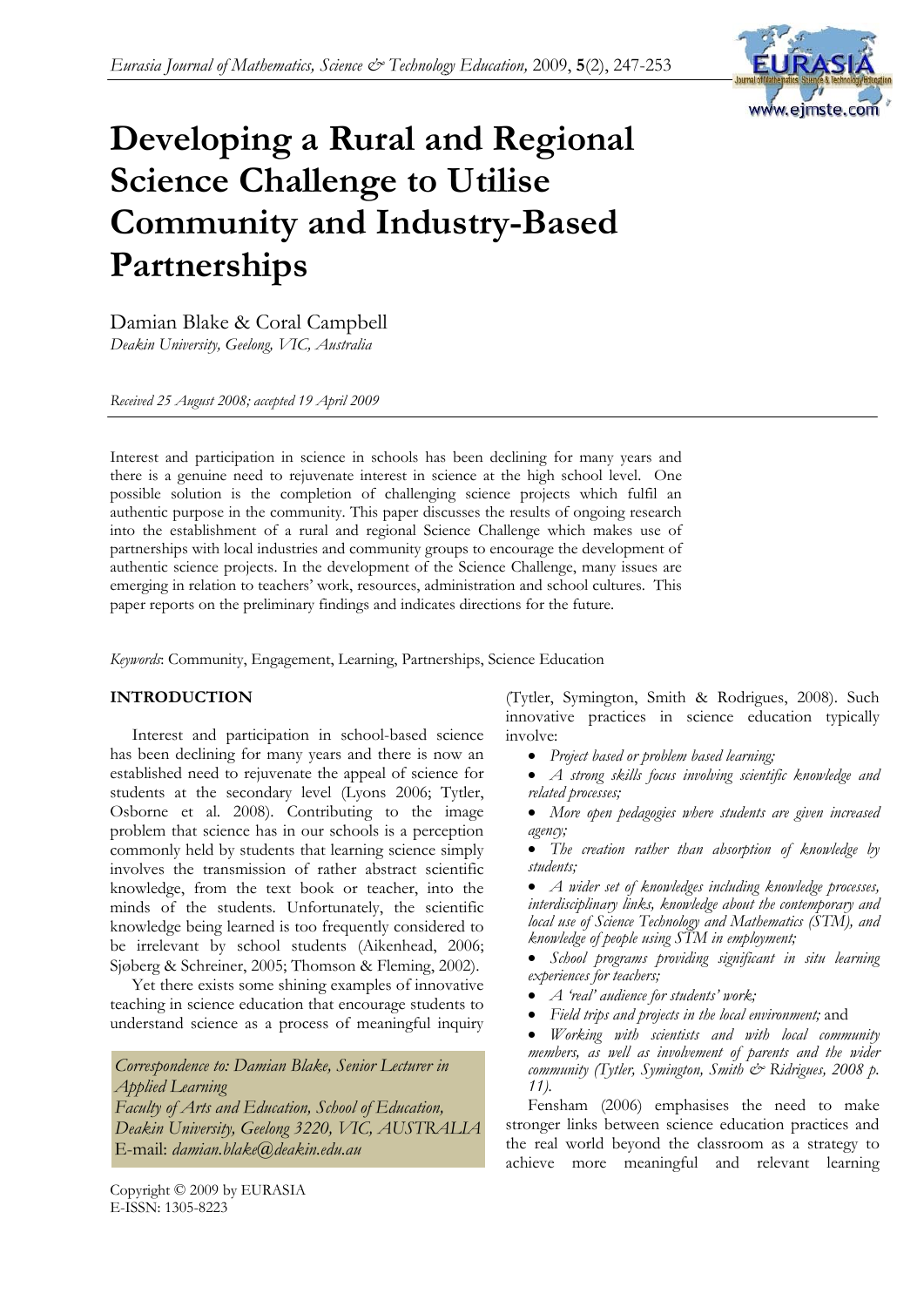experiences for students. This is a theme also represented in place-based education (Sobel, 2004), which highlights the need for teachers to re-connect classrooms with communities and for students to experience 'hands-on' learning in real world contexts. Sobel suggests that:

*Place-based education is the process of using the local community and environment as a starting point to teach concepts in language arts, mathematics, social studies, science and other subjects across the curriculum. Emphasising hands-on, real-world experiences, this approach to education increases academic achievement, helps students develop stronger ties to their community, enhances students' appreciation for the natural world, and creates a heightened commitment to serving as active, contributing citizens. Community vitality and quality are improved through the active engagement of local citizens, community organisations and environmental resources in the life of the school (Sobel, 2004, P.7).* 

In extending the idea of community-embedded and project-based approach to learning science, the researchers have investigated the possibility of students completing extended science projects linked with local industry or community groups, and which fulfil a valuable purpose within the community. It is the researchers' intention to eventually create a network of support and community of practice (Wenger, 2002) around similar pedagogical innovations in rural and regional areas of South West Victoria. Based on this idea, the researchers have developed a Science Challenge that involves students in secondary science working alongside scientists or community groups to solve real problems within the local community.

Students participating in the Science Challenge are expected to work closely with their teacher and a community partner to develop a significant scientific question that has relevance to the local community. They then go about designing an appropriate investigative approach to answering the question through the collection of empirical data. At the end of a project (that may run for six to twelve months) the students present their work at a small conference with fellow students and teachers in the region and members of the local community. This process involves the students producing a research report, giving a presentation to their peers and teachers, and being involved in a brief interview with a panel of judges.

# **Approach**

In developing the Science Challenge the researchers initially investigated the type of science fairs that currently exist in Australia and internationally. We were particularly interested in what was currently available, where fairs were being held and what sort of 'scientific

challenge' was being presented to students. It was found that, while there were many examples of challenges that required students to solve a singularlyfocused scientific problem formulated by an external organisation such as a university, there were very few science challenges that focused on solving real-life problems originating from the students' local community. Similarly, while we discovered there are many excellent examples of partnerships being formed between schools and their local communities, there is significant potential for the development of a *network of partnerships* approach to research and develop the resources and innovative pedagogical practices that are currently tending to occur in isolated instances.

To research the development of a rural and regional Science Challenge the researchers decided to start by advertising the idea of a challenge to schools and members of the wider community in the region. Participants interested in developing the challenge were then asked to attend a workshop meeting where the idea would be further developed in collaboration with science teachers and potential community/industry partners. Here the researchers presented some examples of international science challenges and then there was discussion loosely based around the following questions:

• *What are current examples of innovation in the local region that provide instances of how science can be taught by solving real-life problems in the community?* 

• *What value could be found in the introduction of a regional 'Science Challenge' that emphasises students solving local community problems by using science?* 

• *What is the nature of the partnerships that will need to be formed between the schools and their local community to achieve the 'hands-on' approach to teaching science required by the introduction of the Science Challenge?* 

• *What challenges are likely to be confronted by teachers and community partners when they undertake 'hands-on' scientific investigations with community partners?* 

• *What are the future possibilities for the development of community-embedded science projects in the local region?* 

Each of the workshops was video recorded so the researchers could analyse the participants' responses to the questions and the discussions that followed. Four schools and three community partner organisations eventually committed to undertake a trial of a Science Challenge in 2008. An additional two schools had expressed interest in participation in the challenge and attended the first workshop, but were unable to continue because of staffing changes at their schools and a concern that participation would require them to undertake too much additional work. The researchers visited each of the four participant schools to investigate how the process was unfolding in the eyes of the teachers and community partners.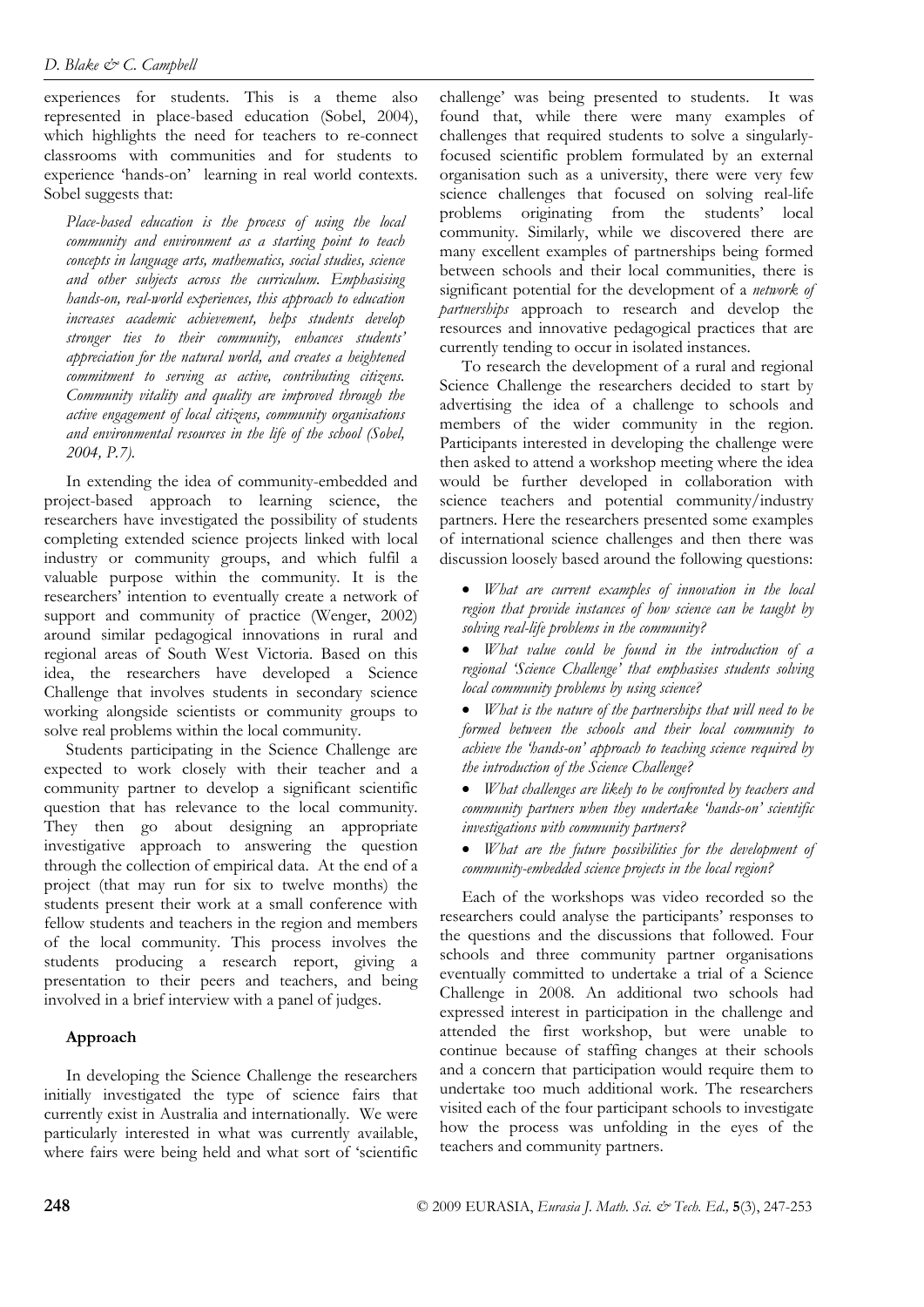# **FINDINGS**

### **Support for the challenge**

The schools who committed to participate in the Science Challenge were all represented by teachers who anticipated using the Science Challenge as a part of their Year 9 and 10 Science programs. The reasons for their interest have been summarised in Table 1 below:

Although the idea of the Science Challenge was offered to high school science teachers generally, it is interesting to note that all of the teachers who responded to the invitation intended to use it as a strategy for engagement for their Year 9 or 10 classes. When this point was discussed at the workshop the teachers' responses emphasised the significant potential they saw for the 'hands-on' dimension of the Science Challenge to engage their Year 9 and 10 students in learning science.

*They [Year 9] respond much better when they can do something 'hands-on' for our science classes…I think this would be a great opportunity for the students to undertake a real science project that gets them thinking about what they are learning [Year 9 Science Teacher].* 

Several of teachers noted that while they would have liked to participate in such a challenge with their senior Biology or Chemistry students, they felt that the "*pressure of the VCE curriculum meant they had too much content to get through and could not afford the time out of the classroom"*. On this point the teachers noted that the time constraint of the senior curriculum was one of the most significant factors stopping them from engaging their senior students in more hands-on activities outside the classroom.

As shown in Table 2, each of the community groups represented at the workshops expressed an interest in the challenge that related to their core business in the community as well as providing authentic opportunities for students to learn science within the realm of their area. The Regional Water Authority, for example, understood that there was a need to develop better understanding in community about water conservation and management and thought the "*Science Challenge could provide the potential to develop deep understandings in the next generation by their 'hands-on' involvement in a local issue"* related to water management.

In the course of the discussion there was general agreement between the teachers and the community groups that the Challenge could provide a good strategy to link theory and practice for young people learning about science. They also expressed concern that a lack of *connection to the real world* meant *many students' were turned-off learning science by the time they get to Year 10* and that the challenge would potentially address this issue by *making science more real* for students.

### **Factors potentially inhibiting participation**

The teachers and community partners identified a number of significant factors that could potentially inhibit their sustained participation in the Science Challenge. These have been summarised in Table 3.

During the workshops, two of the three key factors identified to be potential inhibitors to participation in the challenge were able to be overcome by developing new 'partnership arrangements' between schools and community partners. In the case of access to resources it was decided during the workshops that the schools would be able to utilise some resources available in industry to support students undertaking investigations in the challenge. Such resources included instruments that were likely to be useful for undertaking scientific measurements and the discussion eventually lead to a consideration of other potential community/industry partners.

The idea of forming partnerships between schools and community/industry organisations also enabled the issue of teachers' concern for their knowledge of current scientific practices to be addressed. To support the Challenge it was decided that schools would be able to access the knowledge and expertise of industry staff. This would allow teachers the opportunity to up-date their knowledge of science.

The issue of time was more difficult to resolve as it was a factor over which teachers and the community/industry organisations had limited control. The four schools that were able to overcome the concern for accessing suitable amounts of time needed to participate in the Challenge were schools that had already committed to making available blocks of time in the timetable as a strategy to support 'hands-on' learning throughout the middle years curriculum in particular. The Challenge therefore represented an opportunity to support what the schools were already attempting to do. For Schools 5 and 6 the issue of time represented a serious inhibitor to their participation in the Challenge.

### **The Projects**

The projects proposed and developed by the students and their teachers from the four schools were all related to themes that were understood to be relevant to each individual school's community context. All of the projects adopted an environmental focus and involved accessing local contexts, such as creeks and parks. The projects have been summarised in Table 4.

The following case study provides a more detailed account of one school's challenge project in action. The nature of the students' scientific investigations must be understood in the context of their local community to reveal the significance and meaning of their local application of science.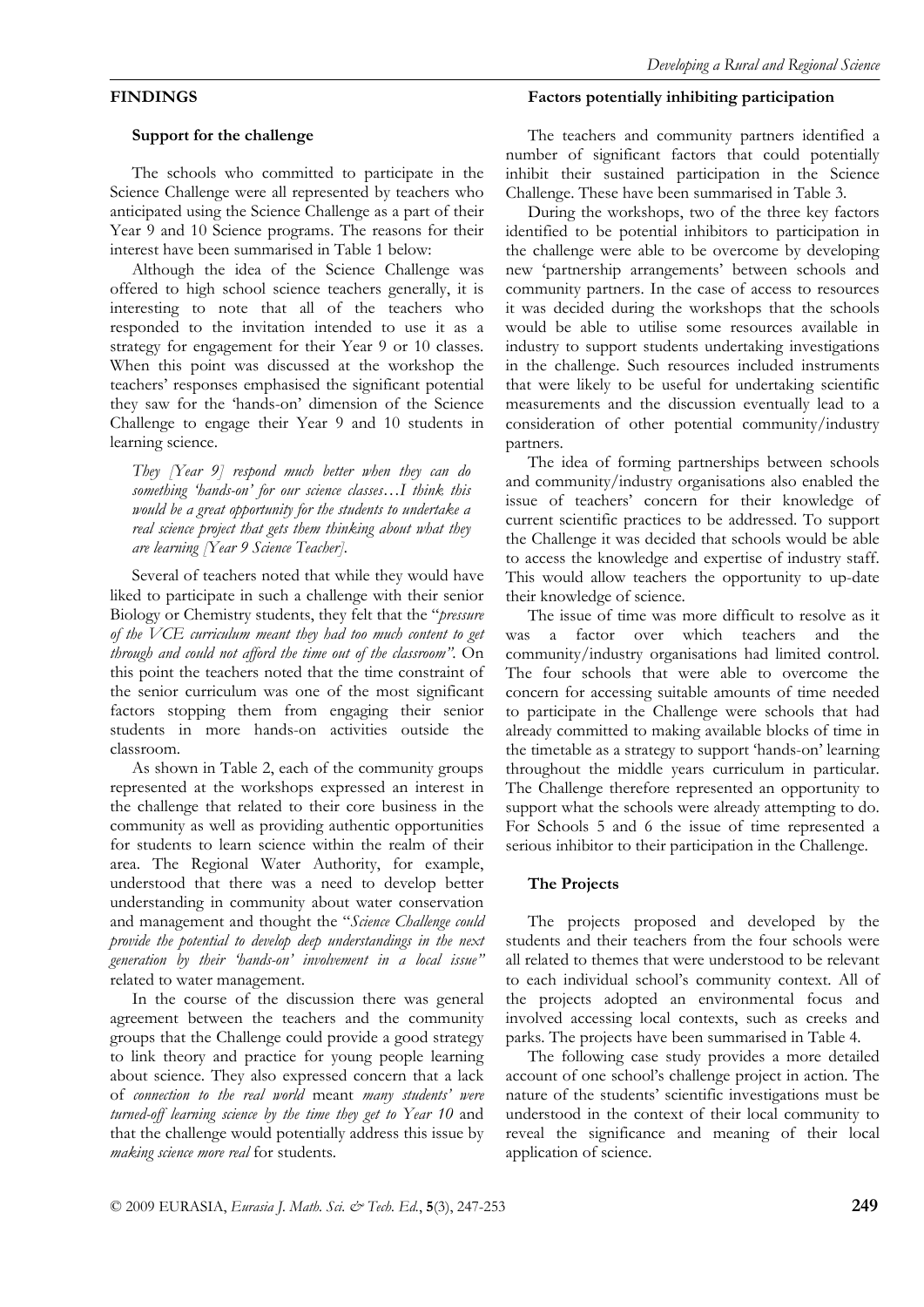| <b>School Participants</b>                                                                                                                                       | Interest expressed in the Science Challenge                                                                                                                                                                                                                                                    |
|------------------------------------------------------------------------------------------------------------------------------------------------------------------|------------------------------------------------------------------------------------------------------------------------------------------------------------------------------------------------------------------------------------------------------------------------------------------------|
| Schools 1 to 4 were all<br>represented by Year 9 and 10<br>Science Teachers.                                                                                     | Interested in the potential for the challenge to engage Year 9 and 10 students<br>$\bullet$<br>in learning science by using 'hands-on' projects.<br>Professional learning benefits from the development of a wider network of<br>$\bullet$<br>like-minded science teachers.                    |
|                                                                                                                                                                  | Benefits to be gained from purposeful links to community resources that will<br>$\bullet$<br>support 'hands-on' teaching of science.                                                                                                                                                           |
|                                                                                                                                                                  | Excellent strategy to connect theory and practice for students and to make<br>$\bullet$<br>science more meaningful.                                                                                                                                                                            |
|                                                                                                                                                                  | An opportunity to encourage and extend students displaying a high aptitude<br>for science.                                                                                                                                                                                                     |
|                                                                                                                                                                  | The idea would work well with each of the four schools' commitment to<br>$\bullet$<br>applied learning in the middle years. This meant the schools each had<br>timetabled extended periods of time for applied learning activities where<br>students would be able to undertake the challenge. |
|                                                                                                                                                                  | Significant potential for the Science Challenge to achieve several outcomes<br>$\bullet$<br>within the Victorian Essential Learning Standards (VELS) (Victorian<br>Curriculum Assessment Authority, 2008) if an integrated approach across the<br>disciplines was to be adopted by schools.    |
| Schools 5 and 6 were also<br>Year 9 and 10 teachers who<br>were interested in the<br>Challenge but unable to<br>continue involvement past<br>the first workshop. | Expressed an expectation that there would be benefits for their Year 9 and 10<br>٠<br>Science students.                                                                                                                                                                                        |
|                                                                                                                                                                  | Noted that the challenge did not fit into any allocated time for this type of<br>$\bullet$<br>'hands-on' learning.                                                                                                                                                                             |
|                                                                                                                                                                  | Did not continue because the challenge would require additional time over<br>$\bullet$<br>and above the existing science curriculum which was timetabled as single<br>periods of contact.                                                                                                      |

# **Table 1. School Participants' interest in the Science Challenge**

# **Table 2. Community Participants' interest in the Science Challenge**

| <b>Community Participants</b>                      | Interest expressed in the Science Challenge                                                                                                                                                                                                                                  |
|----------------------------------------------------|------------------------------------------------------------------------------------------------------------------------------------------------------------------------------------------------------------------------------------------------------------------------------|
| Regional Water Authority,<br>including Water Watch | Understood there was significant potential for the challenge to assist with<br>$\bullet$<br>students learning about contemporary issues of water conservation and<br>management.                                                                                             |
|                                                    | Had experienced success with accessing Primary schools with the Water<br>$\bullet$<br>Watch program but had very limited success with high schools. The challenge<br>provided an opportunity to connect to science education in high schools.                                |
|                                                    | Understood there was an opportunity to extend their scientific data on the<br>٠<br>local water ways with the help of high school students.                                                                                                                                   |
|                                                    | The theme of water conservation and management provided an excellent<br>$\bullet$<br>source of authentic challenges for the students.                                                                                                                                        |
| Parks Victoria, Weed<br>Warriors and Weed Busters  | Noted there were several authentic problems related to conservation and<br>$\bullet$<br>management of land in the region suited to the challenge.<br>An opportunity for students to experience first-hand some the issues that are<br>$\bullet$<br>affecting the local area. |
| Biotechnology Industry                             | Identified the significance of increasing students' awareness of science in the<br>$\bullet$<br>real world.                                                                                                                                                                  |
|                                                    | An opportunity for students to become involved in a science-based industry<br>$\bullet$<br>that is increasingly important in terms of the region's economy.                                                                                                                  |
|                                                    | Potential for students to see the region's growing Biotechnology Industry as a<br>$\bullet$<br>career path at a time when interest in science-related careers is waning.                                                                                                     |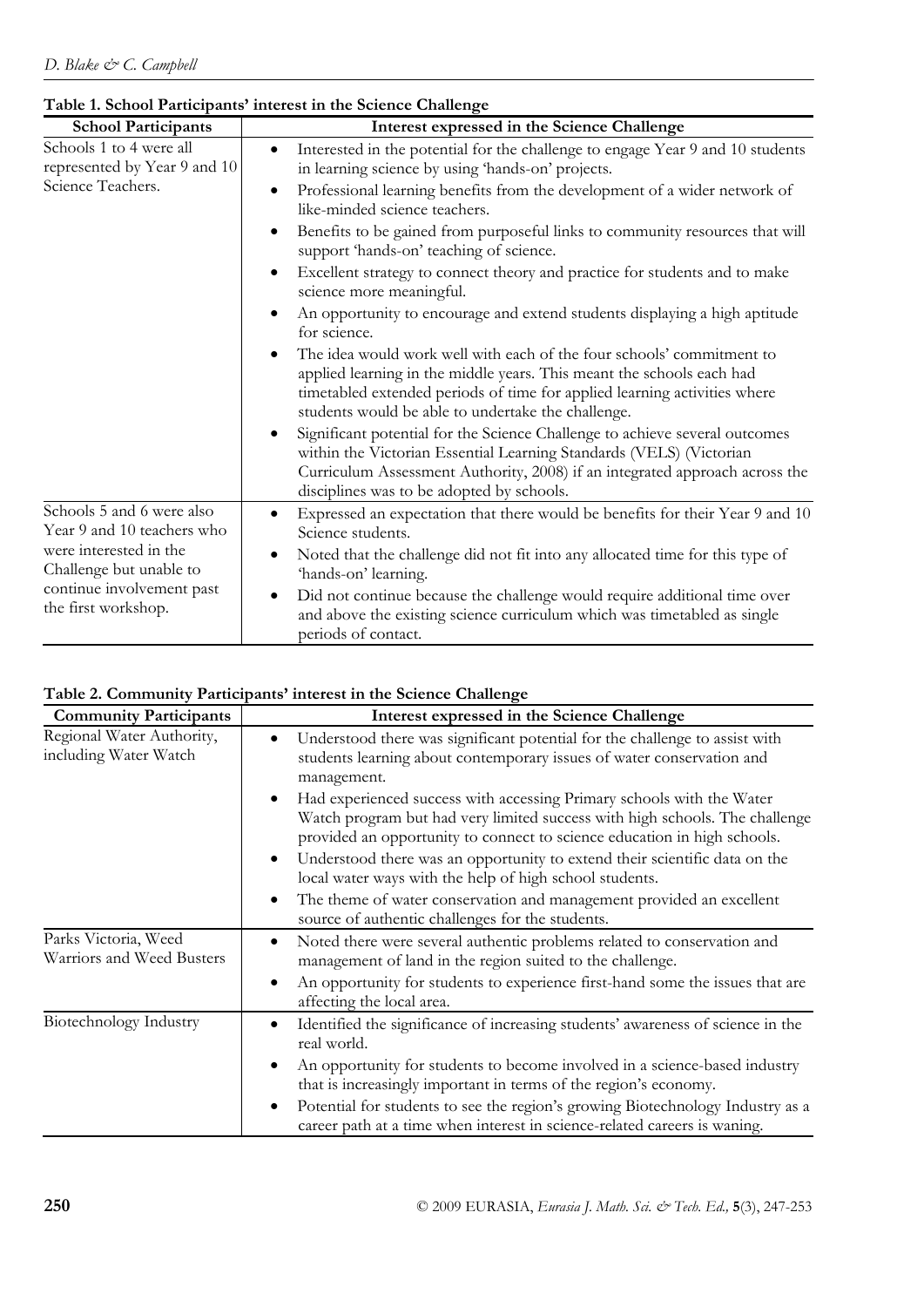| Factors expected to           | Comment                                                                                                                                                                                                                                                                                                                                                                                                                                                                                                                                                                                                                                                                                 |
|-------------------------------|-----------------------------------------------------------------------------------------------------------------------------------------------------------------------------------------------------------------------------------------------------------------------------------------------------------------------------------------------------------------------------------------------------------------------------------------------------------------------------------------------------------------------------------------------------------------------------------------------------------------------------------------------------------------------------------------|
| inhibit participation<br>Time | $\checkmark$ All of the teachers involved noted the school's timetable ultimately controlled their access<br>to time to participate in the challenge. However, four of the schools were able to<br>synchronise their participation in the challenge with periods of extended time allocated in<br>the timetable for applied learning activities. The remaining two schools did not have<br>access to these larger periods of time in the timetable and concluded they were likely to<br>struggle to sustain their involvement in the challenge.                                                                                                                                         |
|                               | $\checkmark$ The issue of time was also raised by the community/industry organisations who were<br>concerned that because their core business was not education, their involvement in the<br>challenge could potentially be expensive if too much time was required of their staff.                                                                                                                                                                                                                                                                                                                                                                                                     |
| Accessing resources           | $\checkmark$ Two of the teachers were concerned that they may not have access to the appropriate<br>scientific equipment required for the students to participate in the challenge. Examples of<br>the equipment that might be required for participation in a water-related investigation<br>included pH meters, Dissolved Oxygen (DO) meters and other similar instruments. On<br>this point the participants from the Water Authority noted they were willing to assist with<br>access to such equipment.                                                                                                                                                                            |
|                               | $\checkmark$ Further discussion revealed many opportunities for schools to access scientific equipment<br>they normally had limited access to, including Atomic Absorption Spectrophotometers<br>(AAS) and other very sensitive analytic instruments that would be helpful.                                                                                                                                                                                                                                                                                                                                                                                                             |
| Teachers' Knowledge           | In the course of the discussion about potential investigations several teachers expressed<br>✓<br>concern that their own scientific knowledge might not be sufficient to support their<br>students undertaking an investigation. Teachers who were specialists in Biology, for<br>example, expressed concern about their need for detailed knowledge of physics if an<br>open-ended investigation was predominately in this area.<br>$\checkmark$ Both the teachers and community organisations noted the challenge would provide a<br>good opportunity for teachers to up-date their knowledge of science in different areas as<br>they could be exposed to current industry practice. |

### **Table 3. Factors potentially inhibiting participation in the challenge**

### **Case Study: Year 9 Science Challenge Students Investigating Water Quality in their Local Creek**

**The Context:** *The school is located in a large rural township in Victoria which is currently experiencing the full effects of sustained drought in the region. The town has a large, centrally located lake that forms a prominent feature of the town and which is in close proximity to the school. The dwindling water levels in the lake and its connecting water ways and creeks have been a source of major concern in the community, particularly because of the apparent impact on water quality and the local fauna and flora. The poor condition of the lake is commonly discussed in the local newspaper and on the radio, although there has been very limited reference to scientific investigations describing the changing water quality.* 

**The Challenge for Students and their Teacher:** *The science teacher and students in Year 9 decided to investigate precisely how water quality in the local creek was changing as a result of the diminishing levels of water in the town's lake. The students and their teacher decided to approach the local council and the regional Water Catchment Authority to discuss how they could design and carry out their investigation. The Water Authority was able to assist with the provision of suitable equipment for testing water quality and provided training for both the students and their*  *teacher to assist with their use of scientific instruments. The Council and Water Authority decided they would publish the students' results on their website as they did not currently have access to that level of data about changing water in the region's creeks.*

**The Students and Teacher in Action:** *As the school bell rings to signify the end of lunch, Ms Smith moves swiftly through the staffroom to meet her Year 9 Science students at the front of school where she has arranged their transport to the nearby creek. The fifteen students are already gathered at the entrance of the school with their water analysis equipment stacked neatly for their imminent departure in the mini-bus. The equipment is loaded into the bus carefully, followed by the students eager to begin collecting data at the creek. They know they have a limited time and the routine has been well-rehearsed for the past few weeks.*

*The students arrive at the creek and, without being prompted by Ms Smith, they unpack the testing equipment and prepare to collect data about the quality of the creek water passing through their town. Each of the students has a particular role in the process which they carry out with confidence and without delay.*

*The first pair of students to alight from the bus move swiftly towards the creek to sweep for macro-invertebrates using the special net supplied by the Regional Water Authority. After each sweep*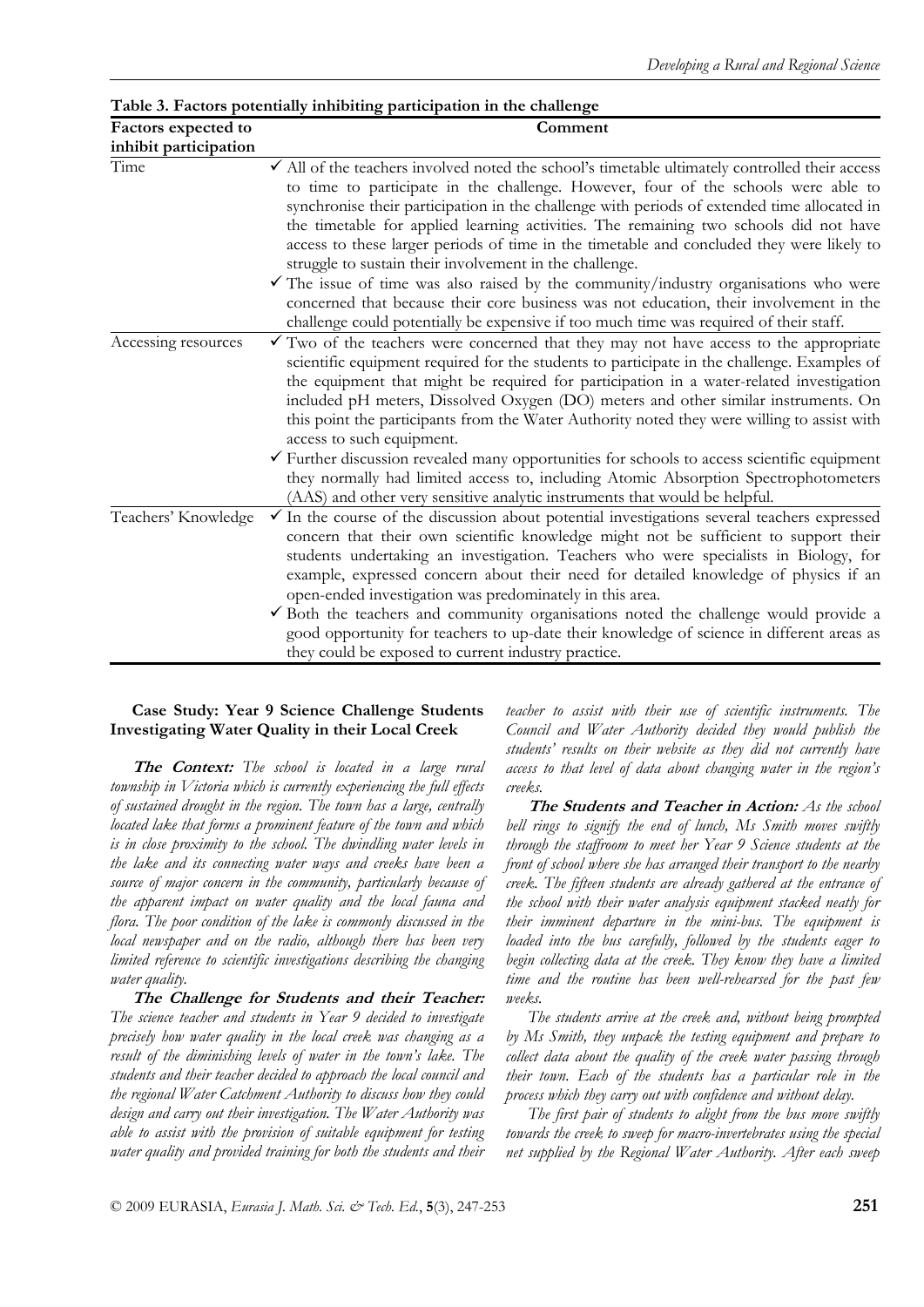| School | <b>Brief Description of Challenge Projects in Context</b>                              |
|--------|----------------------------------------------------------------------------------------|
|        | Year 9 students and their science teacher undertaking an investigation into water      |
|        | quality changes in the local creek caused by the rural town's diminishing supply of    |
|        | water in the lake. The students and teacher worked with the Regional Water             |
|        | Authority and Local Council.                                                           |
| 2.     | Year 10 students and their teacher investigating biodiversity in the large local flora |
|        | and fauna reserve located close to the school. The students and teachers consulted     |
|        | with staff from Parks Victoria and were interested to understand how rapid             |
|        | population growth in region may be impacting on biodiversity.                          |
| 3      | Year 9 students and their teacher decided to investigate the distribution of weeds and |
|        | land management in their rural location. The students were able to utilise expertise   |
|        | from the local Landcare group.                                                         |
| 4      | Year 9 students and their teacher investigated fluctuations in fish populations in the |
|        | local creek. The students consulted with staff at a fish hatchery to examine the       |
|        | possibility of replenishing diminishing fish numbers.                                  |

**Table 4. Summary of Challenge Projects** 

*they carefully place the contents of the net into a tray where two other students identify and investigate the diversity of invertebrate life in the creek. The students' excitement levels are high as they find another specimen of a small fish they had found previously in the creek, much to the surprise of the Regional Water Authority. According to their consultations with staff at the Authority this specimen is an unusual find for the creek and indicates all is not normal with the water quality. Word of their discovery has passed around the school and the town and one student comments 'now we're famous scientists'.*

*Another pair of students commences measuring the temperature and pH of the water at various points along the creek. They work beside a pair of students who are analysing the level of Dissolved Oxygen in the creek water. These students are also using equipment supplied by the Regional Authority and they exercise care as they know their data is contributing to a local understanding about the health of the water systems. Their confidence in using the equipment has been gained by their work with staff from the Regional Water Authority who, several weeks earlier, had provided some 'hands-on' instructions for the students and Ms Smith on how to perform the tests using the equipment provided. Later, when the students return to school, their data is promptly recorded in spread sheets and they commence analysing it for trends over the previous weeks.*

*As these Year 9 Science students go about their investigation of their local creek to determine its health as an aquatic system their industrious efforts demonstrate a genuine engagement with learning science. The data they have collected is also used by the Regional Water Authority and eventually posted on the Regional Council's website for public access.*

## **DISCUSSION**

Discussions with students and teachers participating in the Science Challenge demonstrate there are clear benefits to be gained for Middle Years students' and teachers participating in the 'hands-on' investigations associated with the Science Challenge. The levels of Year 9 student engagement with scientific concepts such as pH, Dissolved Oxygen and biodiversity, reinforced the teachers' initial beliefs that students at this level would respond very positively to the Challenge. Further discussions with the students also indicated that they perceived the science they were learning as a part of the Challenge to be meaningful because of its capacity to contribute knowledge that was also valued by the wider community. The students perceived they were 'doing science rather than just learning facts from a text book' and that 'this way of learning was much more fun'.

It is also clear that the partnerships formed between science teachers and organisations such as the Water Management Authority are essential for supporting the Challenge with specific knowledge and resources that otherwise may inhibit schools from participating in such authentic hands-on investigations. The community organisations also serve a very important role in assisting students to understand the value attributed to the knowledge they are producing as a part of their investigation. On this point the researchers believe there is potential for the students to differentiate between the objectivity required in order to undertake scientific investigations, and the subjective meaning that is then attributed to the knowledge produced by their science.

Although there is evidence of some success being experienced in the individual schools by encouraging students to undertake meaningful, 'hands-on' investigations in partnership with community partners, the full potential of the Science Challenge is yet to be realised through the establishment of a wider network of school-community partnerships and a community of practice to support it on a regional level. However, a new network has now emerged in the region specifically to support Science and Maths Education by facilitating better partnerships between schools and community organisations. The network includes science educators from schools, the local Technical and Further